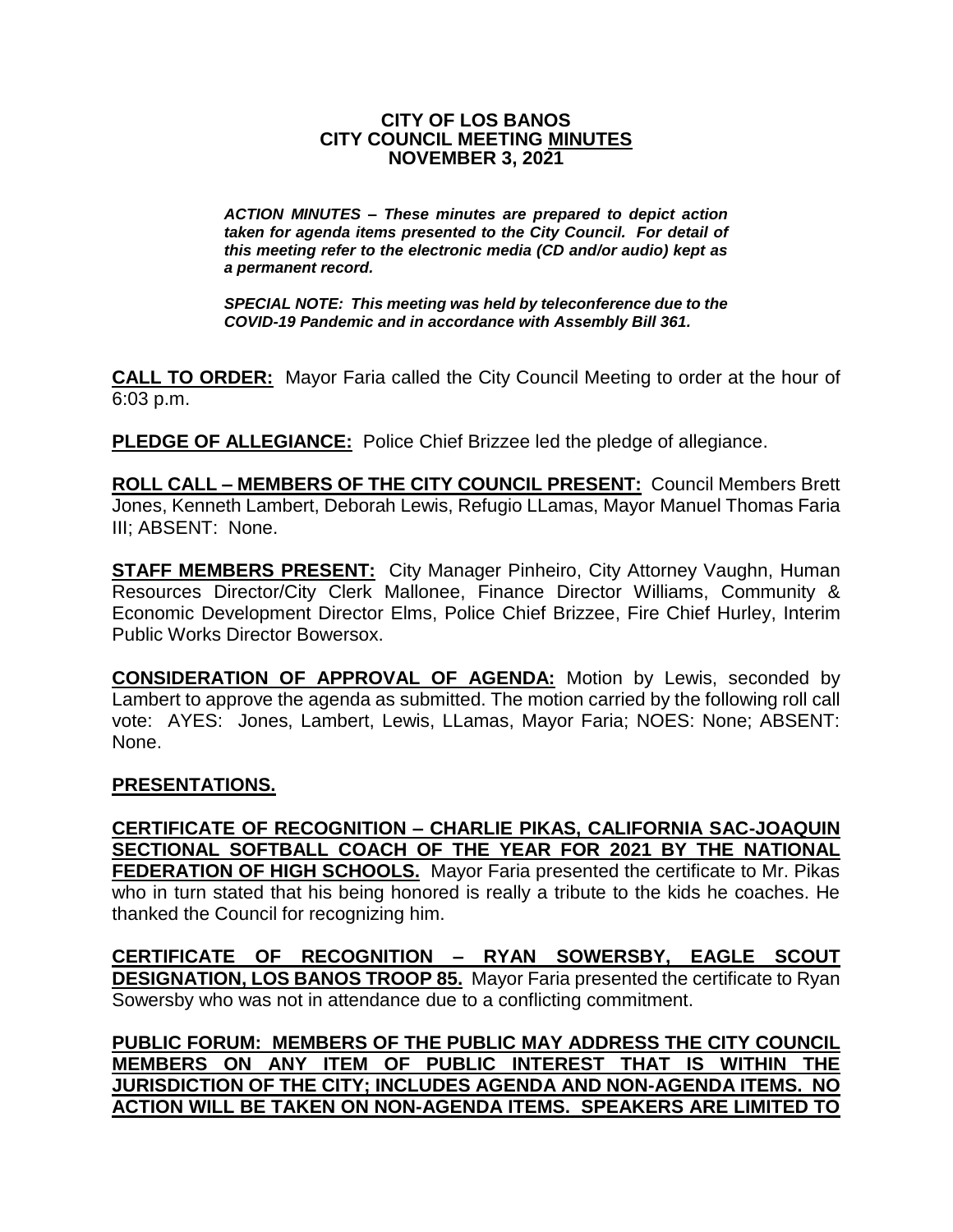**A FIVE (5) MINUTE PRESENTATION. DETAILED GUIDELINES ARE POSTED ON THE COUNCIL CHAMBER INFORMATIONAL TABLE.** Mayor Faria opened the public forum and asked those participating in the meeting if they would like to speak and no one came forward to speak; he then asked City Clerk Mallonee if she had received any comments, for which City Clerk Mallonee stated that she received no comments and the public forum was closed.

**CONSIDERATION OF APPROVAL OF CONSENT AGENDA.** Council Member Lambert requested that item 7F – City Council Resolution No. 6416 – Reauthorizing Remote Teleconference Meetings of the Legislative Bodies of the City of Los Banos Pursuant to the Provisions of AB 361 be removed from the consent agenda for discussion only.

City Attorney Vaughn presented the staff report for City Council Resolution No. 6416 – Reauthorizing Remote Teleconference Meetings of the Legislative Bodies of the City of Los Banos Pursuant to the Provisions of AB 361. Council Member Lambert stated that he wanted an update to see if anything had changed for which City Attorney Vaughn explained that he routinely checks the Cal OSHA site for any changes and it appears that there will be no possible changes until January 2022.

Motion by Lambert, seconded by LLamas to approve the consent agenda as follows: Check Register for #229383 – #229557 in the Amount of \$873,591.37; Minutes for the October 20, 2021 City Council Meeting; City Council Resolution No. 6413 – Awarding the Bid for the Purchase of a New 2021-2022 Ride on Sidewalk Concrete Grinder; Authorizes the Public Works Operations Manager to Issue the Purchase Order to MECOM in the Amount of \$89,610.00; City Council Resolution No. 6414 – Awarding the Bid for the Purchase of a New 2021-2022 Model Medium Duty Contractors Truck; Authorizes the Public Works Operations Manager to Issue the Purchase Order to Santos Ford in the Amount of \$56,660.00; City Council Resolution No. 6415 – Awarding the Bid for the Purchase of a New Portable Video Inspection Camera; Authorizes the Public Works Operations Manager to Issue the Purchase Order to WECO Industries, LLC. in the Amount of \$63,346.87; City Council Resolution No. 6416 – Reauthorizing Remote Teleconference Meetings of the Legislative Bodies of the City of Los Banos Pursuant to the Provisions of AB 361. The motion carried by the following roll call vote: AYES: Jones, Lambert, Lewis, LLamas, Mayor Faria; NOES: None; ABSENT: None.

**ACCEPTANCE OF GRANT DEEDS FROM THE LOS BANOS DESIGNATED LOCAL AUTHORITY (DLA), AS SUCCESSOR AGENCY TO THE FORMER LOS BANOS REDEVELOPMENT AGENCY (RDA) TO THE CITY OF LOS BANOS; CITY COUNCIL RESOLUTION NO. 6417 – ACCEPTING THE GRANT DEED FROM THE LOS BANOS DLA, AS SUCCESSOR AGENCY TO THE FORMER LOS BANOS RDA TO THE CITY OF LOS BANOS, 11.79 ACRE PARCEL LOCATED ON WARD ROAD AND GILBERT GONZALEZ JR. DRIVE, APN 083-100-081, PARTIALLY DEVELOPED WITH A PUBLIC WATER STORAGE TANK FACILITY AND STORM DRAIN SYSTEM; CITY COUNCIL RESOLUTION NO. 6418 – ACCEPTING THE GRANT DEED FROM THE LOS BANOS DLA, AS SUCCESSOR AGENCY TO THE FORMER LOS BANOS RDA TO THE CITY OF LOS BANOS, 8.21 ACRE PARCEL LOCATED ON GILBERT**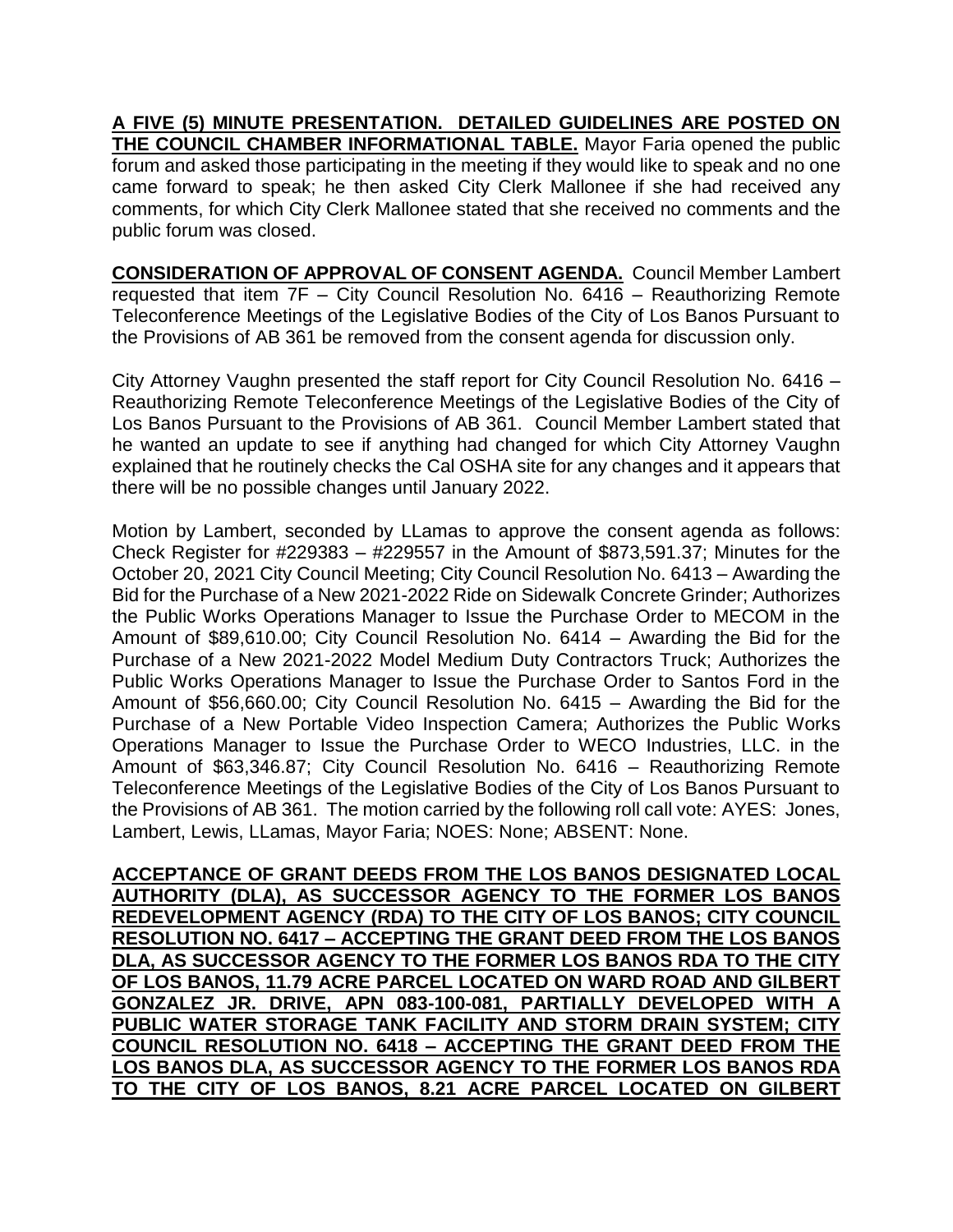**GONZALEZ JR. DRIVE, APN 083-100-084, UNDEVELOPED LAND; CITY COUNCIL RESOLUTION NO. 6419 – ACCEPTING THE GRANT DEED FROM THE LOS BANOS DLA, AS SUCCESSOR AGENCY TO THE FORMER LOS BANOS RDA TO THE CITY OF LOS BANOS, 0.86 ACRE PARCEL LOCATED ON 10TH STREET (FUTURE) AND G STREET, APN 026-141-001, UNDEVELOPED LAND.** City Attorney Vaughn presented the staff report.

Motion by Lewis, seconded by Jones to adopt City Council Resolution No. 6417 – Accepting the Grant Deed from the Los Banos DLA, as Successor Agency to the Former Los Banos RDA to the City of Los Banos, 11.79 Acre Parcel Located on Ward Road and Gilbert Gonzalez Jr. Drive, APN 083-100-081, Partially Developed with a Public Water Storage Tank Facility and Storm Drain System. The motion carried by the following roll call vote: AYES: Jones, Lambert, Lewis, LLamas, Mayor Faria; NOES: None; ABSENT: None.

Motion by Lewis, seconded by LLamas to adopt City Council Resolution No. 6418 – Accepting the Grant Deed from the Los Banos DLA, as Successor Agency to the Former Los Banos RDA to the City of Los Banos, 8.21 Acre Parcel Located on Gilbert Gonzalez Jr. Drive, APN 083-100-084, Undeveloped Land. The motion carried by the following roll call vote: AYES: Jones, Lambert, Lewis, LLamas, Mayor Faria; NOES: None; ABSENT: None.

Motion by Lewis, seconded by Jones to adopt City Council Resolution No. 6419 – Accepting the Grant Deed from the Los Banos DLA, as Successor Agency to the Former Los Banos RDA to the City of Los Banos, 0.86 Acre Parcel Located on 10<sup>th</sup> Street (Future) and G Street, APN 026-141-001, Undeveloped Land. The motion carried by the following roll call vote: AYES: Jones, Lambert, Lewis, LLamas, Mayor Faria; NOES: None; ABSENT: None.

**ACCEPTANCE OF GRANT DEEDS FROM THE LOS BANOS DESIGNATED LOCAL AUTHORITY (DLA), AS SUCCESSOR AGENCY TO THE FORMER LOS BANOS REDEVELOPMENT AGENCY (RDA) TO THE CITY OF LOS BANOS; CITY COUNCIL RESOLUTION NO. 6420 – ACCEPTING THE GRANT DEED FROM THE LOS BANOS DLA, AS SUCCESSOR AGENCY TO THE FORMER LOS BANOS RDA TO THE CITY OF LOS BANOS, 1.1 ACRE PARCEL LOCATED ON G STREET BETWEEN 9TH STREET (FUTURE) AND 10TH STREET (FUTURE), APN 025-114-013, RAIL CORRIDOR/UNDEVELOPED LAND; CITY COUNCIL RESOLUTION NO. 6421 – ACCEPTING THE GRANT DEED FROM THE LOS BANOS DLA, AS SUCCESSOR AGENCY TO THE FORMER LOS BANOS RDA TO THE CITY OF LOS BANOS, 0.92 ACRE PARCEL LOCATED ON 7TH AND G STREET, APN 025-114-011, RAIL CORRIDOR/UNDEVELOPED LAND.** Council Member Lambert stated that he has been advised by the City Attorney that because his place of business is within 500 feet of the two properties being discussed he could not participate in this item and left the meeting.

City Attorney Vaughn presented the staff report.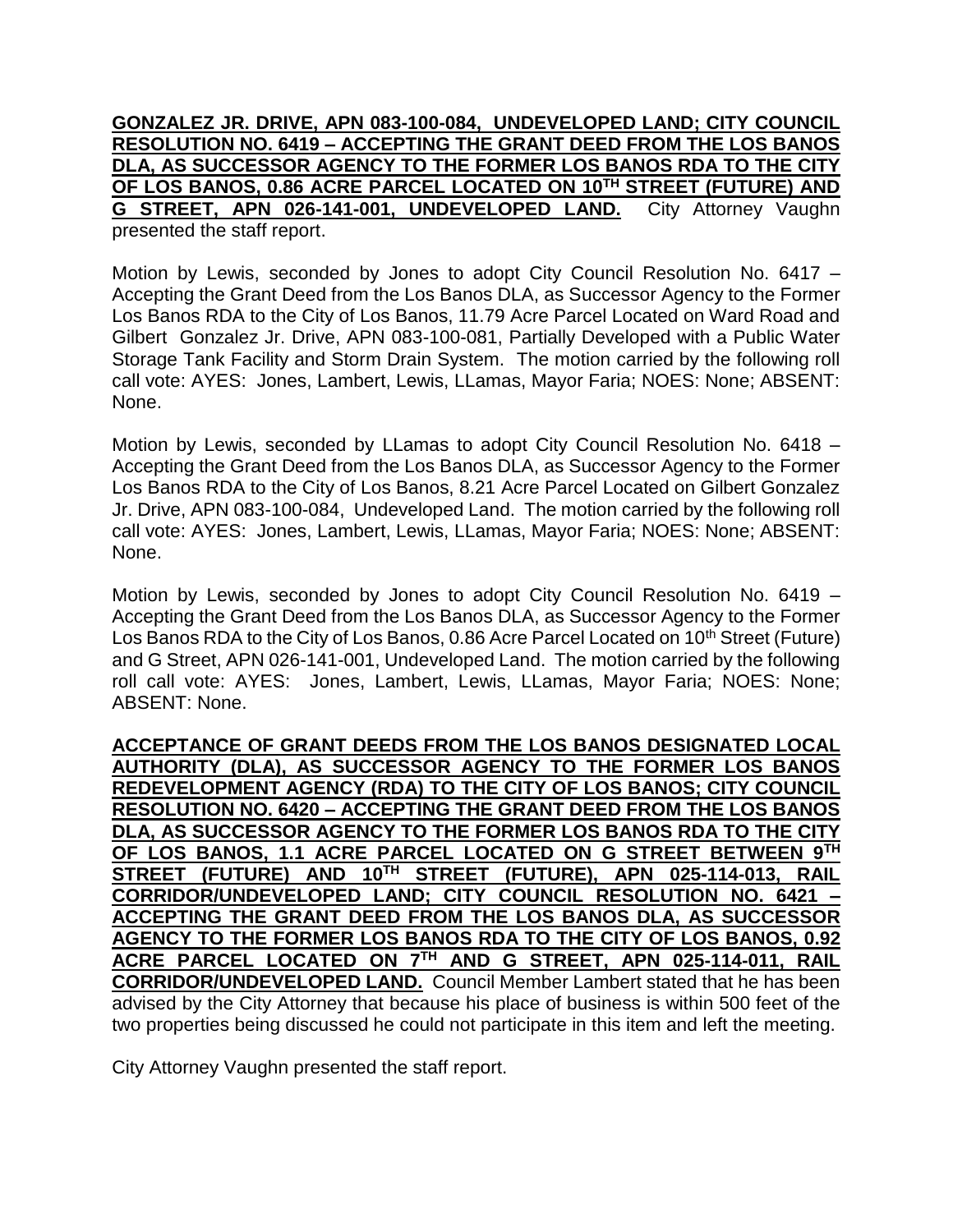Motion by Lewis, seconded by Jones to adopt City Council Resolution No. 6420 – Accepting the grant Deed from the Los Banos DLA, as Successor Agency to the Former Los Banos RDA to the City of Los Banos, 1.1 Acre Parcel Located on G Street between 9<sup>th</sup> Street (Future) and 10<sup>th</sup> Street (Future), APN 025-114-013, Rail Corridor/Undeveloped Land. The motion carried by the following roll call vote: AYES: Jones, Lewis, LLamas, Mayor Faria; NOES: None; ABSTAIN: Lambert; ABSENT: None.

Motion by Lewis, seconded by Jones to adopt City Council Resolution No. 6421 – Accepting the Grant Deed from the Los Banos DLA, as Successor Agency to the Former Los Banos RDA to the City of Los Banos, 0.92 Acre Parcel Located on 7<sup>th</sup> and G Street, APN 025-114-011, Rail Corridor/Undeveloped Land. The motion carried by the following roll call vote: AYES: Jones, Lewis, LLamas, Mayor Faria; NOES: None; ABSTAIN: Lambert; ABSENT: None.

Council Member Lambert rejoined the meeting.

# **ADVISEMENT OF PUBLIC NOTICES (NO REPORT).**

## **CITY MANAGER REPORT.** No report.

## **REPORT/UPDATE ON MERCED COUNTY ASSOCIATION OF GOVERNMENTS (MCAG), PENINSULA CLEAN ENERGY (PCE), AND MEASURE V COMMITTEE.**

Mayor Faria stated that the Measure V Committee met and asked if the spending plan could be modified for the Pacheco/Pioneer Corridor Plan for which it was modified but was still on track for 2024. The various traffic signal synchronization projects on Pacheco Boulevard are still ongoing. PCE continues to work on expanding power generation capacity through sources such as wind power. There is a new dealership in town that is working with purchasers on grants in order to obtain new electric vehicles.

## **CITY COUNCIL MEMBER REPORTS.**

**BRETT JONES:** Council Member Jones thanked staff for putting page numbers on the agenda packet as it makes locating items within the packet much easier.

**KENNETH LAMBERT:** Council Member Lambert echoed the appreciation for the page numbers in the agenda packet.

**DEBORAH LEWIS:** Council Member Lewis spoke regarding the "Tune In, Tune Up" event that San Joaquin Valley Air Pollution Control District hosted the past weekend at the Los Banos fairgrounds. There were 128 vehicles that came through for an emissions test. Any owners of vehicles that did not pass the test were given a voucher of a certain amount good towards repairs in helping the vehicle pass smog. There were also approximately 70 people who were interested in replacing their vehicles for a cleaner, hybrid vehicle, which was on site for viewing. There are financial programs available to assist with purchases of vehicles of this sort. There were other services that took place